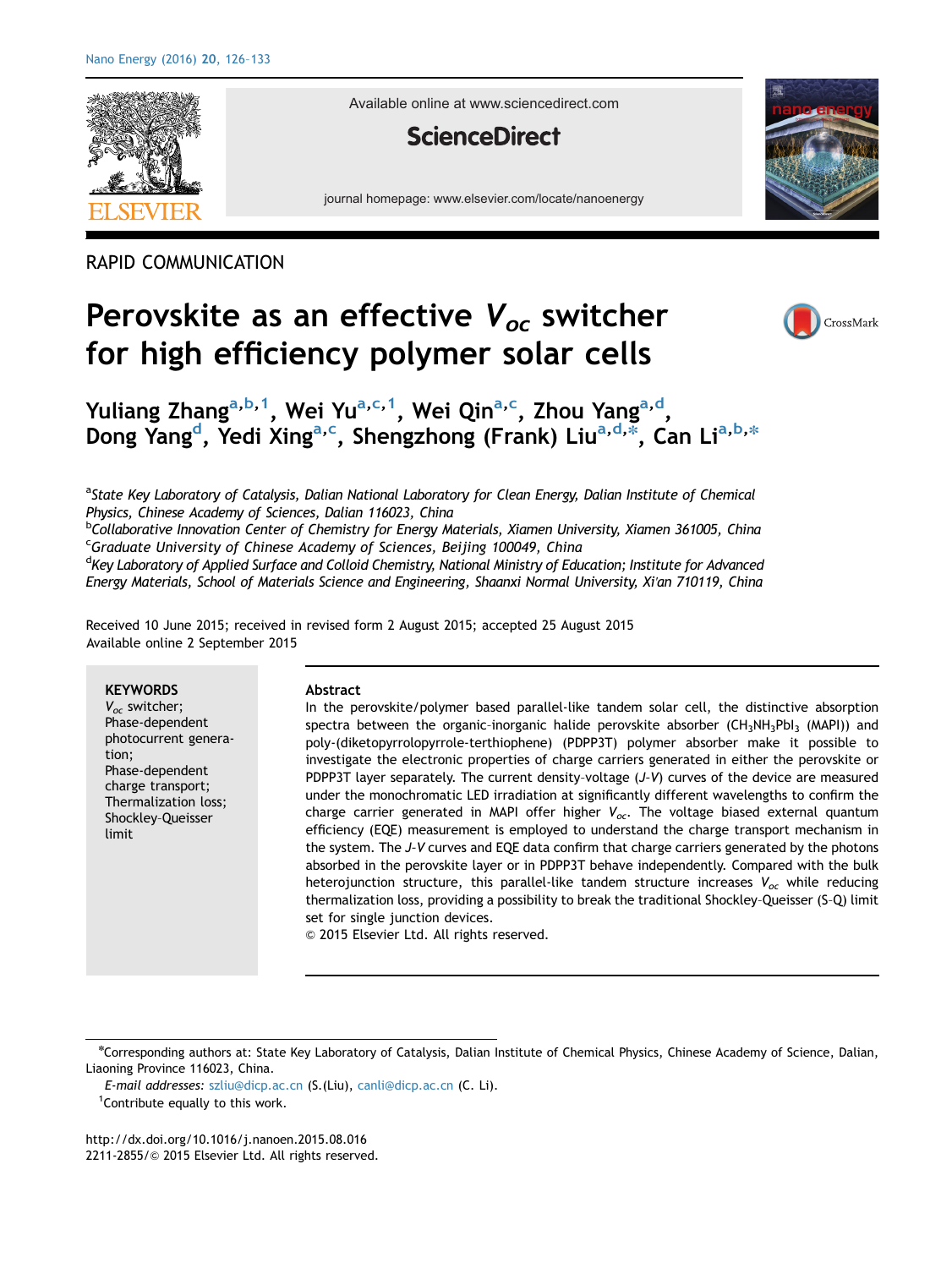### Introduction

Polymer solar cells (PSCs), for its potential high efficiency and low fabrication cost, are widely viewed as the third generation photovoltaic technology. The champion power conversion efficiency (PCE) of the PSCs has been improved to over 10%  $[1,2]$ . A great deal of research have been devoted to optimize absorption to harvest full spectrum of sunlight. In this regard, dedicated efforts includes synthesizing narrow bandgap polymers  $[3-5]$ , optimizing optical electronic cavity  $[6-9]$ , exploring electron acceptor with high absorption  $[10,11]$ , exploring processing method [12-14] and solvent treatment [15], and also designing device structures  $[16-18]$ . There have been intensive work conducted to improve the open circuit voltage  $(V_{\alpha c})$  of the PSCs, e.g. by using buffer layers. The most common buffer layers studied include p-type materials like poly(3,4-ethylenedioxylenethiophene)-polystyrene sulfonic acid (PEDOT:PSS) [19,20], MoO<sub>3</sub> [21,22], graphite oxide (GO) [23], and n-type materials, such as ZnO  $[6,7,24,25]$ , TiO<sub>2</sub> [26], etc. These buffer layers play important roles in device performance. For example, they modify energy levels and optical distribution; they can function as hole transport layer (HTL) or electron transport layer (ETL) for improved  $V_{\text{oc}}$ ,  $J_{\text{sc}}$ , and fill factor (FF). Unfortunately, the low dielectric constants of the common polymers often lead to the Frenkel Exciton [27,28], which are strong coulomb bound electron-hole pairs, resulting in low  $V_{oc}$  and unnecessary energy loss. The intrinsic drawback of polymers hinders the further efficiency improvement. In this work, we strike the design of buffer layer in PSCs to boost  $V_{oc}$  and therefore PCE to a new regime.

Organolead trihalide perovskite (PVK) materials, such as  $CH_3NH_3PbI_3$  (MAPI),  $CH_3NH_3PbCl_xI_{3-x}$  are among the most promising photon absorbers in photovoltaic technology due to their excellent optical and electronic properties, such as high extinction coefficient, broad absorption spectra, long balanced electron–hole transport, low defect density, recombination properties, and small exciton binding energy [29–36]. Extensive research has been conducted to develop crystallization control [37-39], additive solvent [40], morphology optimization [41-43], stability study [44–46], hole transport materials (HTM)-free cells [47,48] and interface engineering  $[49]$ .

It is interesting to see that very recently, MAPI was used as an effective hole transport layer in the PSC [50,51]. However, the fundamental physics and the role of the MAPI in the PSC device is not clear. In this work, we employed the typical MAPI layer in poly(diketopyrrolopyrrole-terthiophene): phenyl-C61-butyric acid methyl ester (PDPP3T: PCBM) bulk heterojunction (BHJ) PSCs, and designed a parallel-like tandem solar cell. The materials in this system are properly chosen with suitable energy levels, distinct and complementary absorption spectra. We find that by incorporating the MAPI in the PSCs, this system reduces thermalization loss and increases  $V_{oc}$ , providing a new possibility to boost the PCE of PSCs to a higher regime than the Shockley– Queisser (S–Q) limit of single junction devices. The voltage biased EQE spectra and monochromatic light irradiating J–V curves are effective techniques to provide straightforward evidences to understand the charge transport mechanism in solar cells. To our knowledge, this represents the first time observation of phase dependent photocurrent generation and charge transport in this system. The charge carriers generated in MAPI and BHJ photon absorbers transport independently.

### Experimental

#### Materials

 $CH<sub>3</sub>NH<sub>3</sub>$  was synthesized using a recipe as reported in the reference.<sup>[42]</sup> PbI<sub>2</sub> was purchased from Sigma-Aldrich. Poly (diketopyrrolopyrrole-terthiophene) (PDPP3T), poly[(4,8-bis-(2 ethylhexyloxy)-benzo[1,2-b;4,5-b']dithiophene)-2,6-diyl-alt-(4-(2-ethylhexanoyl)-thieno[3,4–b]thiophene)-2,6-diyl] (PBDTTT-C) and [6,6]-phenyl-C61-butyric acid methyl ester (PCBM) were bought from Solarmer Materials Inc. Polymers of polythieno [3,4-b] thiophene/benzodithiophene (PTB7), and poly[4,8-bis(5-(2-ethylhexyl)thiophen-2-yl)benzo[1,2-b:4,5-b']dithiophene-co-3-fluorothieno[3,4-b]thiophene-2-carboxylate] (PTB7-Th) were purchased from 1-Material Inc.

### Device fabrication

#### MAPI cell

The FTO/glass substrates were ultrasonicated in deionized water, isopropanol and ethanol for 15 min respectively. After the clean FTO/glass substrates were treated with UV-ozone for 15 min, PEDOT:PSS (Clevios 4083, purchased from H. C. Starck) was spin coated on clean substrate with a thickness of ca. 45 nm. The samples were then annealed on a hot plate at 120 °C for 15 min in air. The  $CH<sub>3</sub>NH<sub>3</sub>PbI<sub>3</sub>$  layer was processed by a two-step method. $[52]$  PbI<sub>2</sub> (400 mg) mL-<sup>1</sup> in N,N-dimethylformamide (DMF)) was spin coated on top of PEDOT:PSS/FTO/glass, then dry at 70  $\degree$ Cfor 30 min. Then MAI (45 mg mL $^{-1}$  in isopropanol) was spin coated at the speed of 6000 rpm for 35 s. Perovskite crystals were formed after anneal at 100 °Cfor two hours. Then PCBM layer was spin coated from PCBM solution (20 mg mL $^{-1}$  in Chlorobenzene), followed by  $C_{60}/2,9$ -dimethyl-4,7-diphenyl-1,10-phenanthroline (BCP)/Al thermal deposition.

#### BHJ cell

After spin coated  $a \sim 40$  nm thick PEDOT: PSS layer onto the clean ITO/glass, the samples were dried on a hot plate at 150 $\degree$ Cfor 15 min in air. Then, the photoactive layers of PDPP3T:PCBM (1:2, weight ratio, in dichlorobenzene, total concentration of 15.0 mg mL $^{-1}$ ) with a thickness of 90-110 nm were spin-coated onto the PEDOT:PSS layer. PTB7: PCBM (1:1.5 weight ratio), PTB7-Th:PCBM (1:1.5 weight ratio) and PBDTTT-C:PCBM (1:1.5 weight ratio) were dissolved in mixed solvents of dichlorobenzene: 1,8-diiodoctane (ODCB:DIO, 97:3 v%) respectively with total concentration of 30 mg mL $^{-1}$ . Finally, metallic layers, Ca (10 nm) and Al electrode (100 nm) were deposited onto active layers by thermal evaporation at  $2 \times 10^{-4}$  Pa with a metal mask to form an active area of  $0.064$  cm<sup>2</sup>.

#### MAPI/BHJ cell

The ca. 40 nm PEDOT:PSS (Clevios Al 4083) were spin coated on cleaned glass/FTO substrates, then the samples were annealed on a hot plate at 120  $\degree$ Cfor 15 min in ambient.  $CH<sub>3</sub>NH<sub>3</sub>Pbl<sub>3</sub>$  layer with ca. 200 nm was processed by a two-